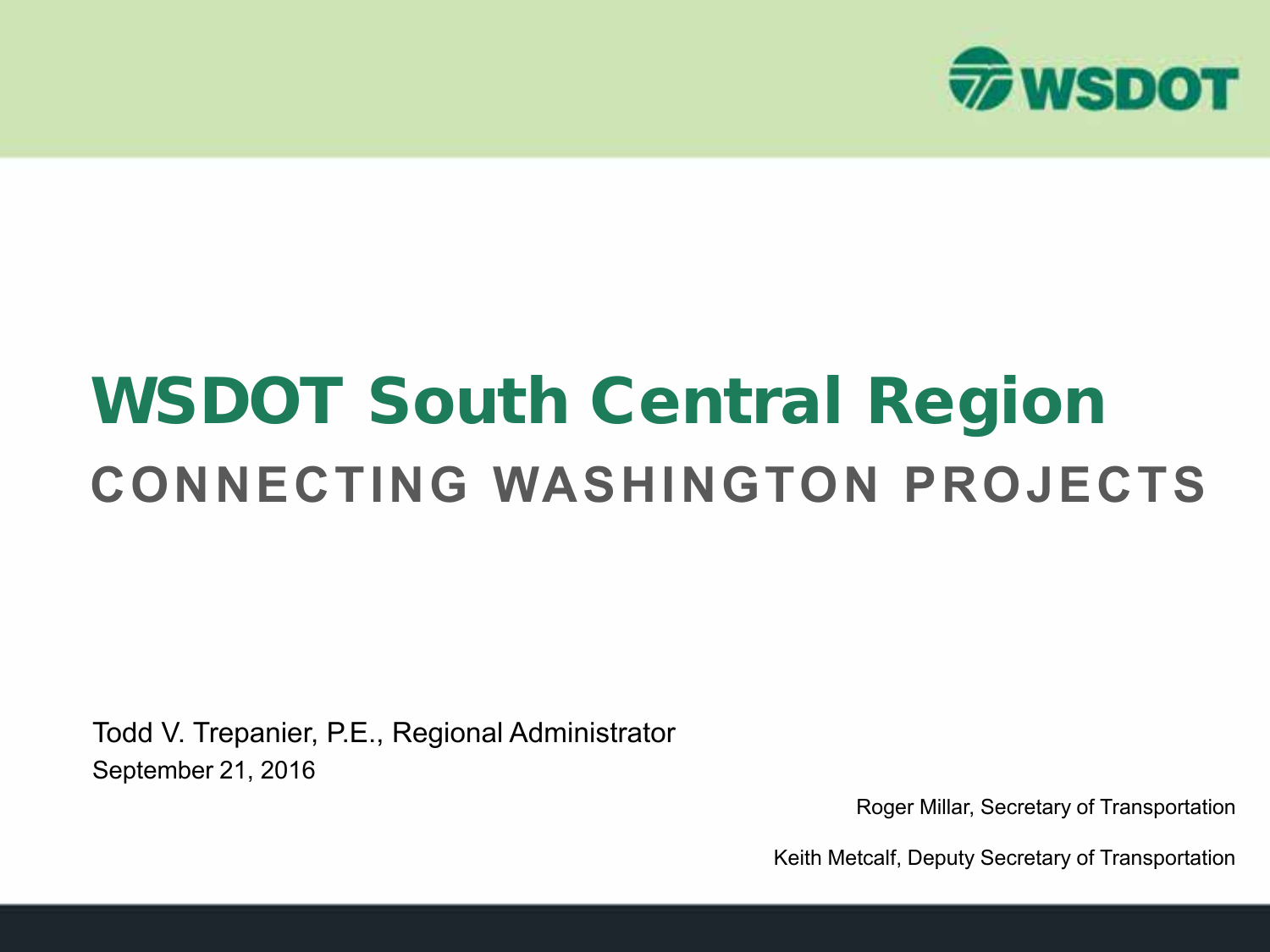#### **I-90 Snoqualmie Pass Project** - Hyak to Easton



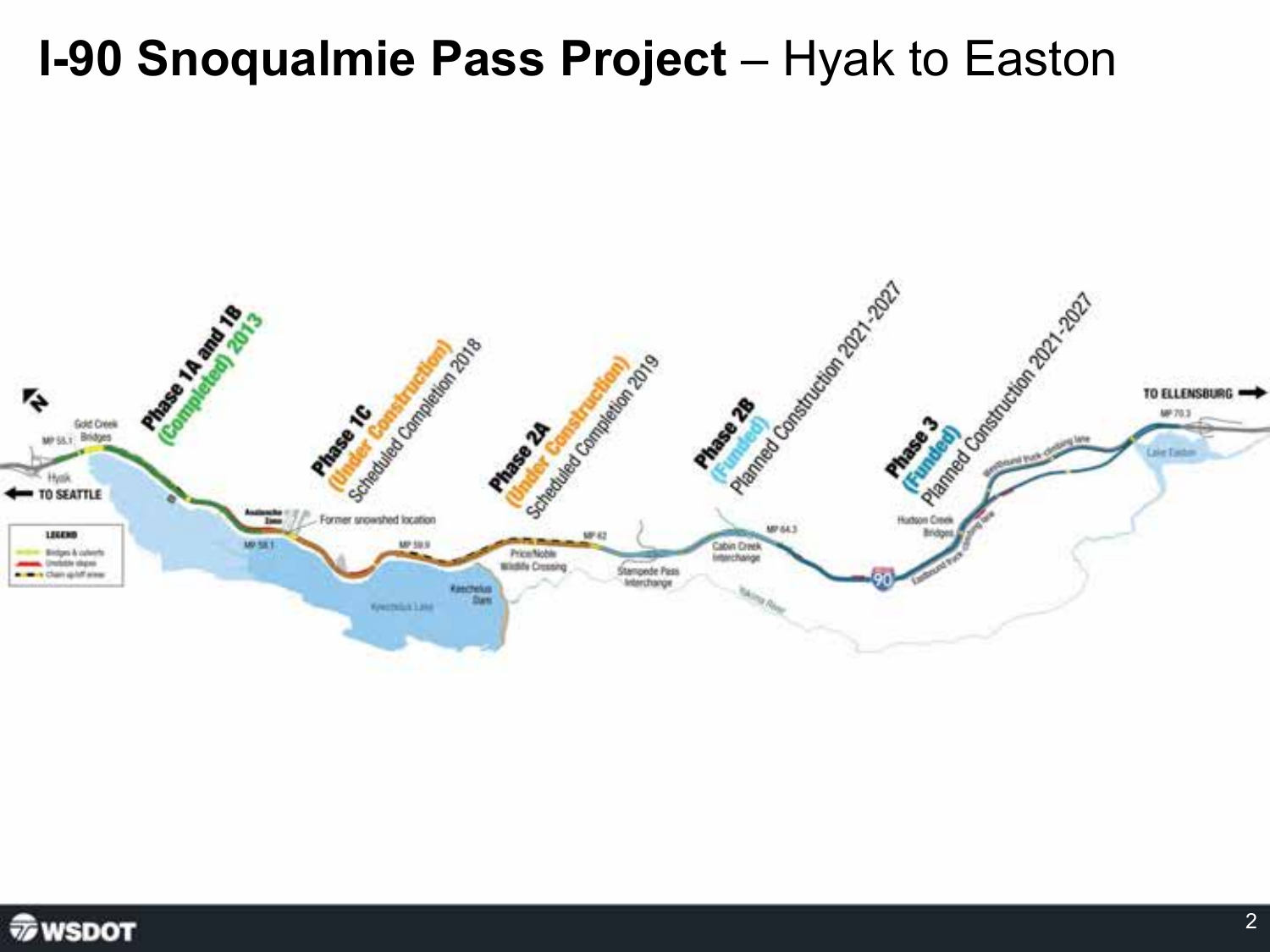#### **I-90 Snoqualmie Pass Project - Phase IC**



**Estimated Total Project Cost** Phase 1C: \$239.2 million (Funded by 2005 Gas Tax)

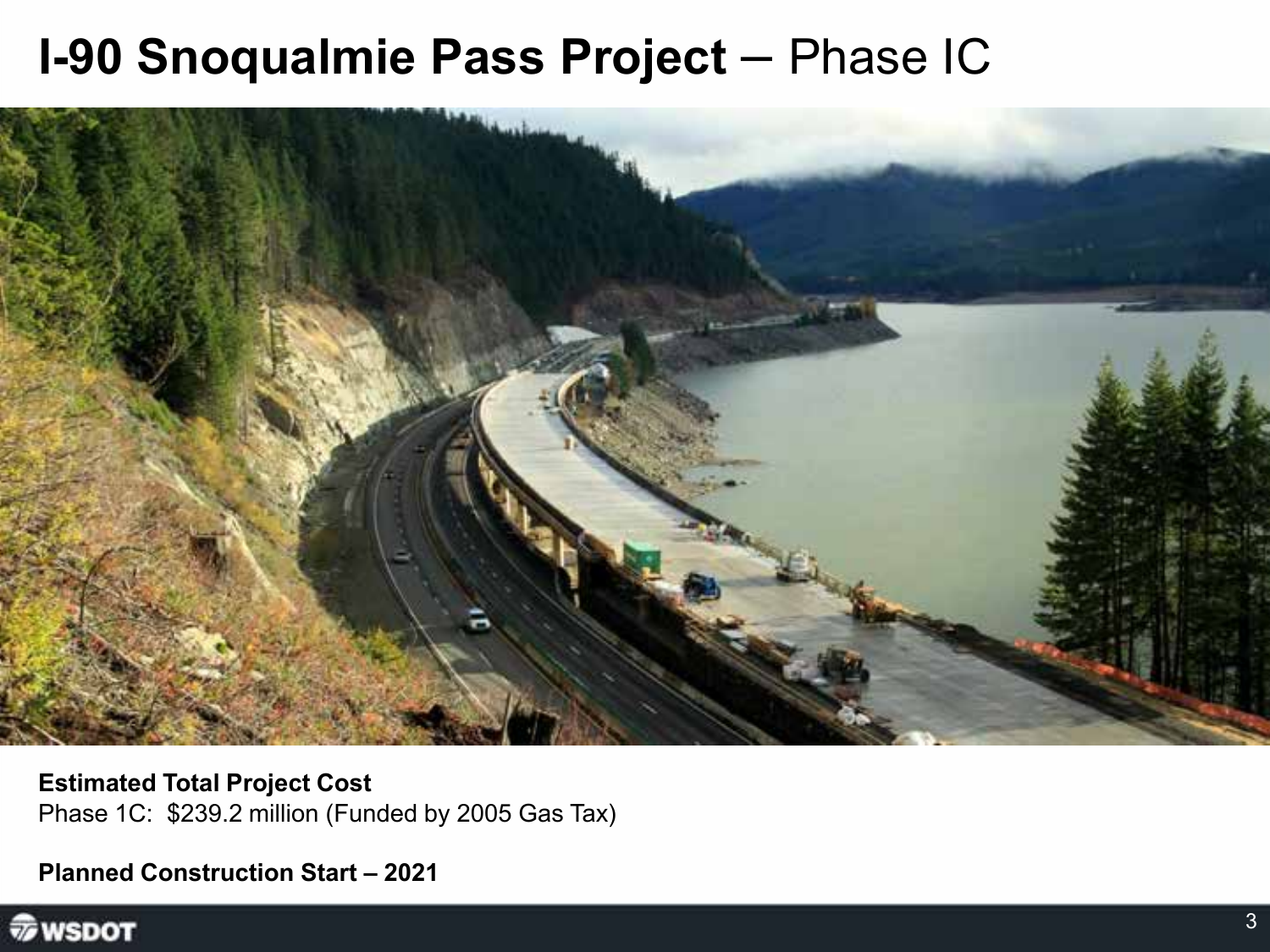#### **I-90 Snoqualmie Pass Project - Phase 3**



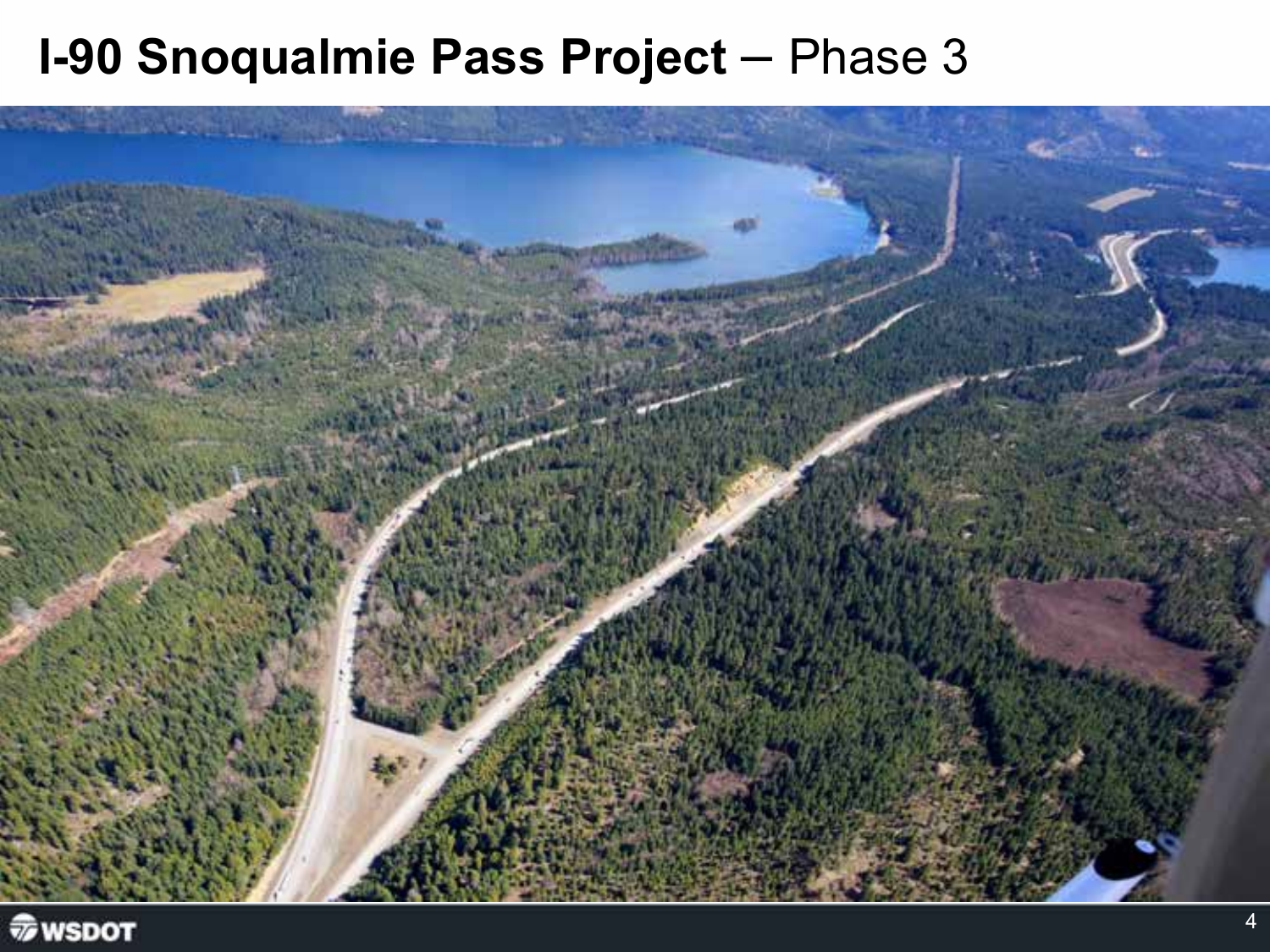#### **I-90 Snoqualmie Pass Project – Phases 2B and 3**



**Estimated Total Project Cost** Phase 3: \$426 million (Funded by 2015 Connecting Washington)

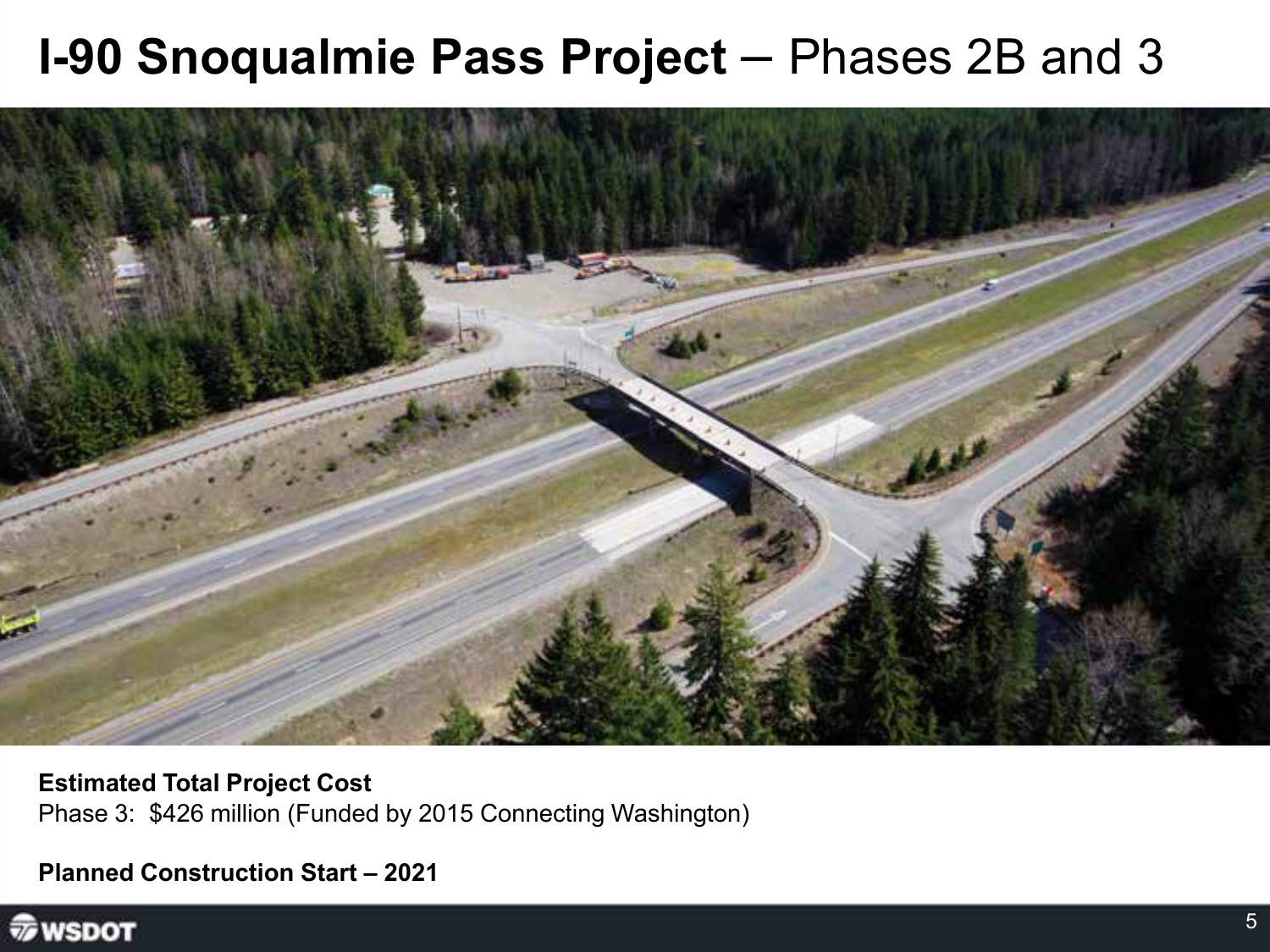### **US 12 Wildcat Creek Bridge - Replace Bridge**



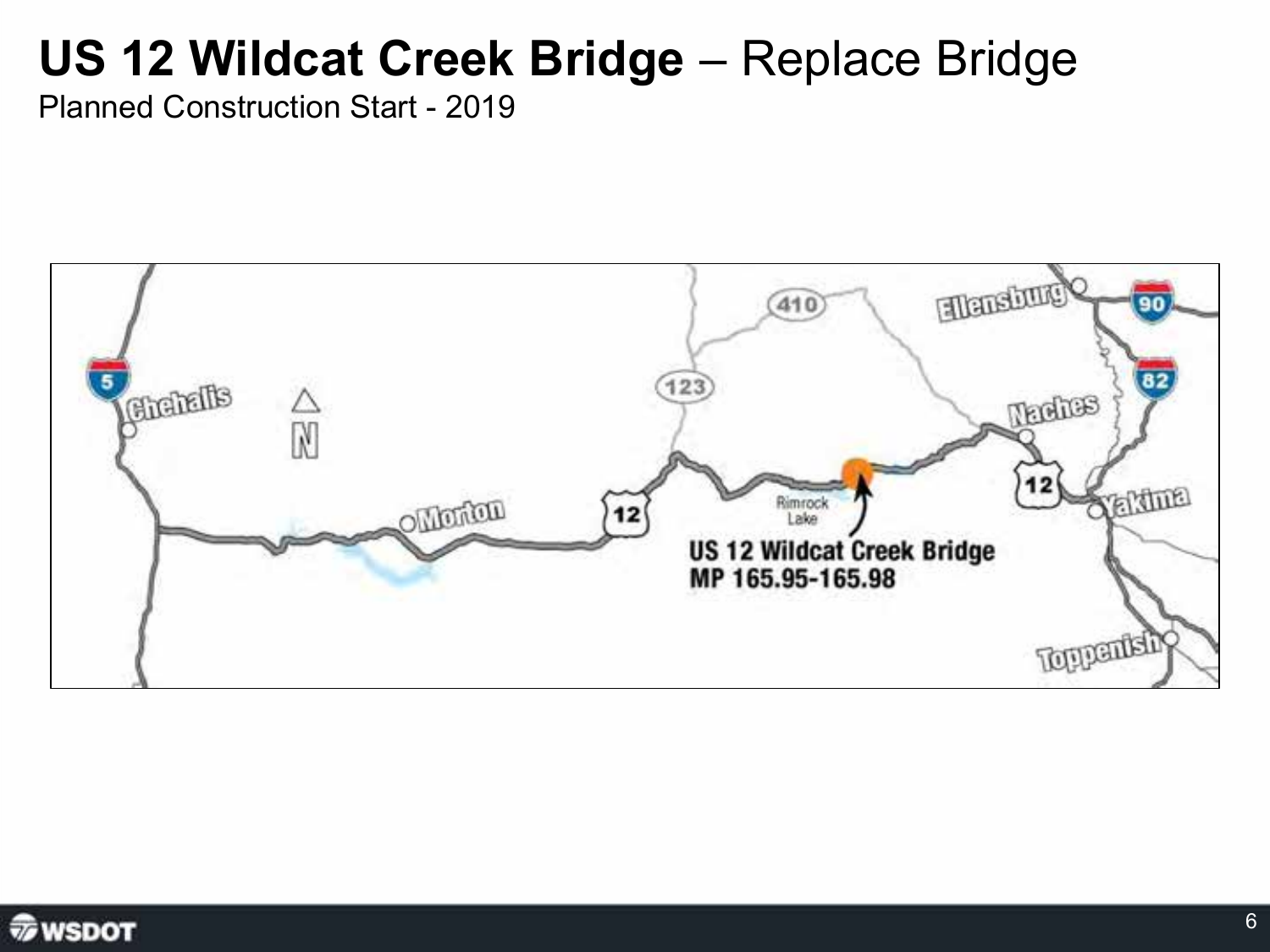#### **US 12 Wildcat Creek Bridge - Replace Bridge**



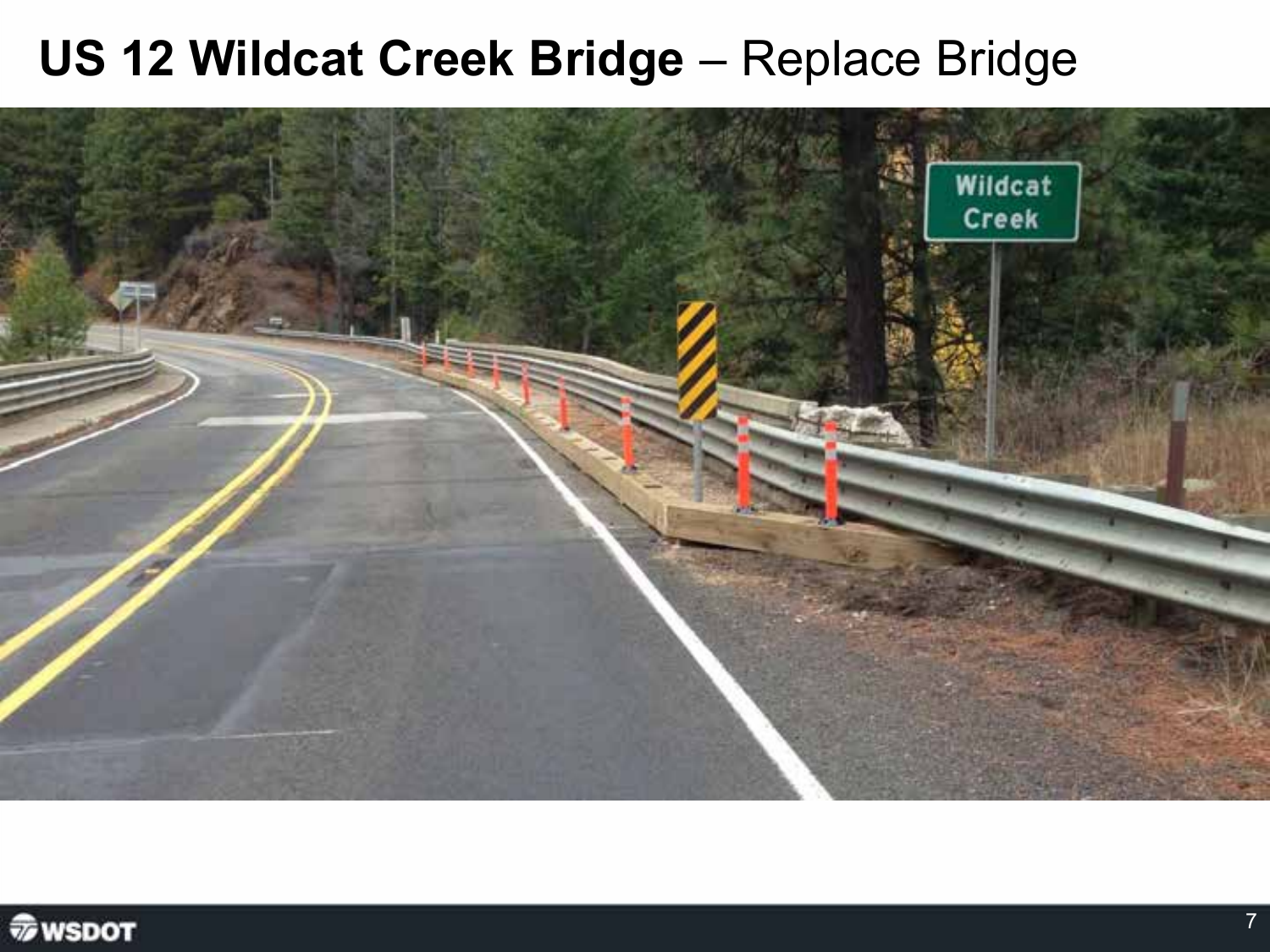#### **US 12 Wildcat Creek Bridge - Replace Bridge**



**Estimated Total Project Cost** \$12 million (Funded by 2015 Connecting Washington)

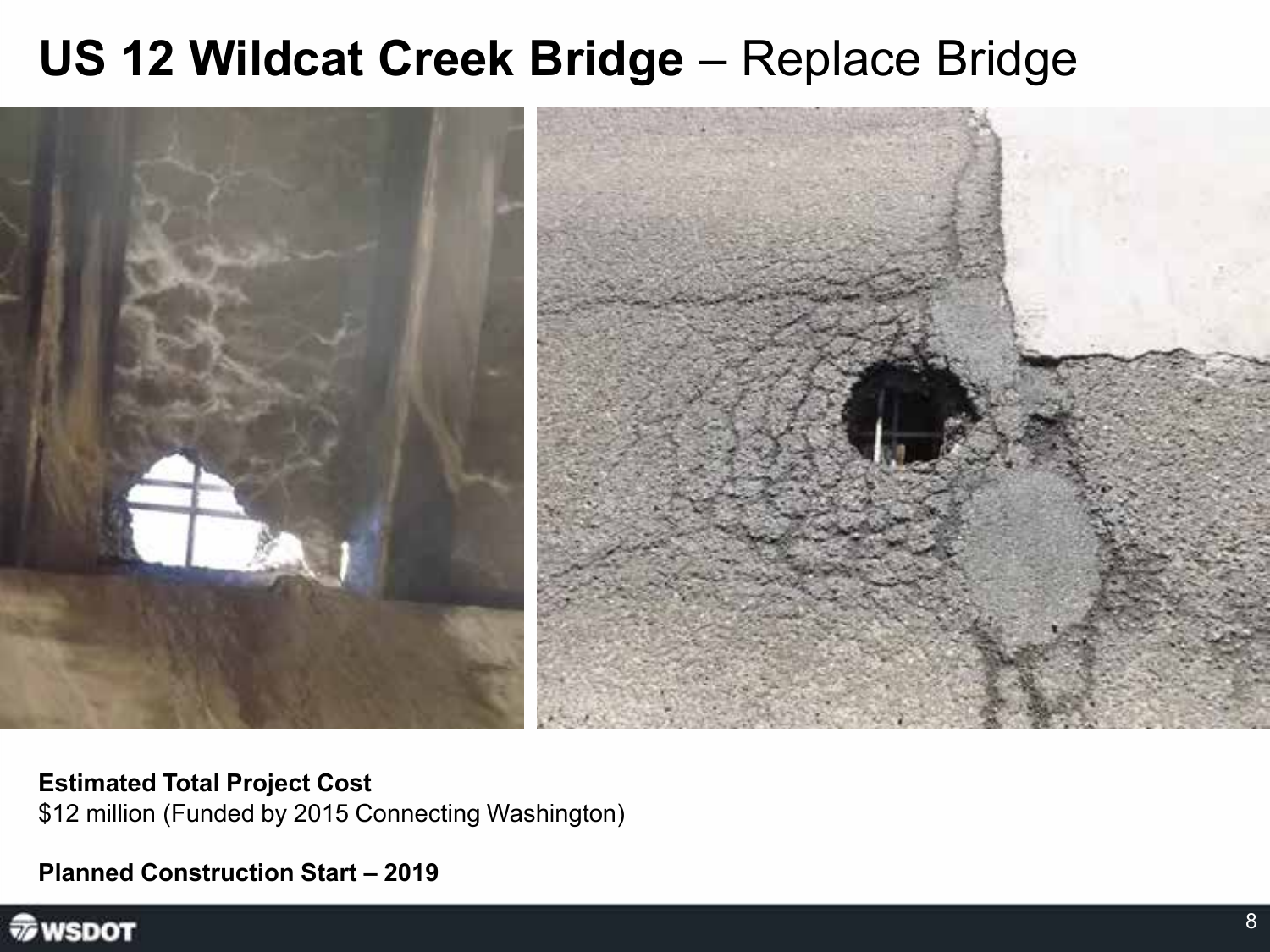#### **I-82 Red Mountain Transportation Improvements**



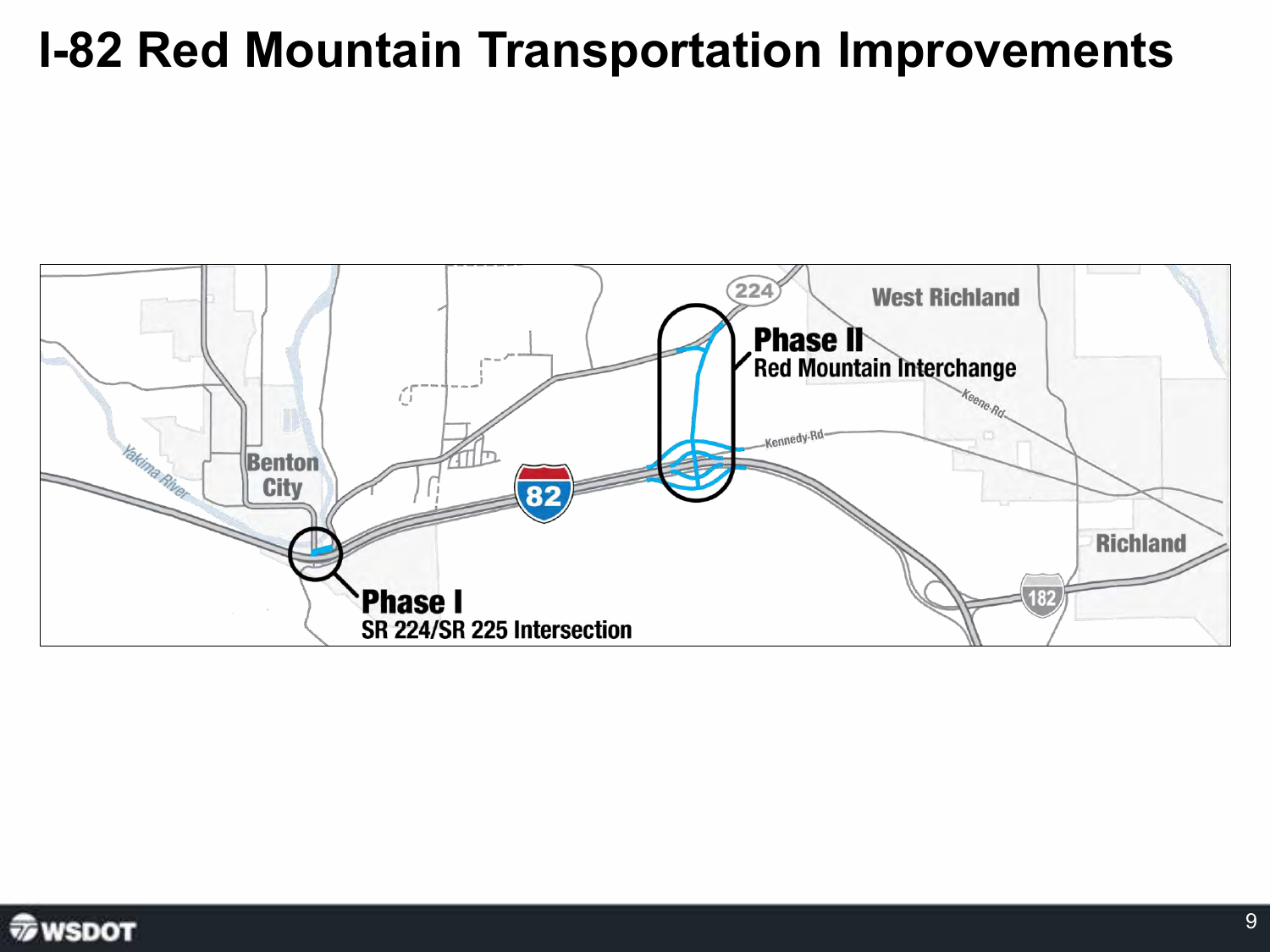### **I-82 Red Mountain Transportation Improvements**



#### **Estimated Total Project Cost**

Phase 1 – \$4.5 million (\$3.5 million funded by 2015 Connecting Washington) Phase 2 – \$27 million (\$24.9 million funded by 2015 Connecting Washington)

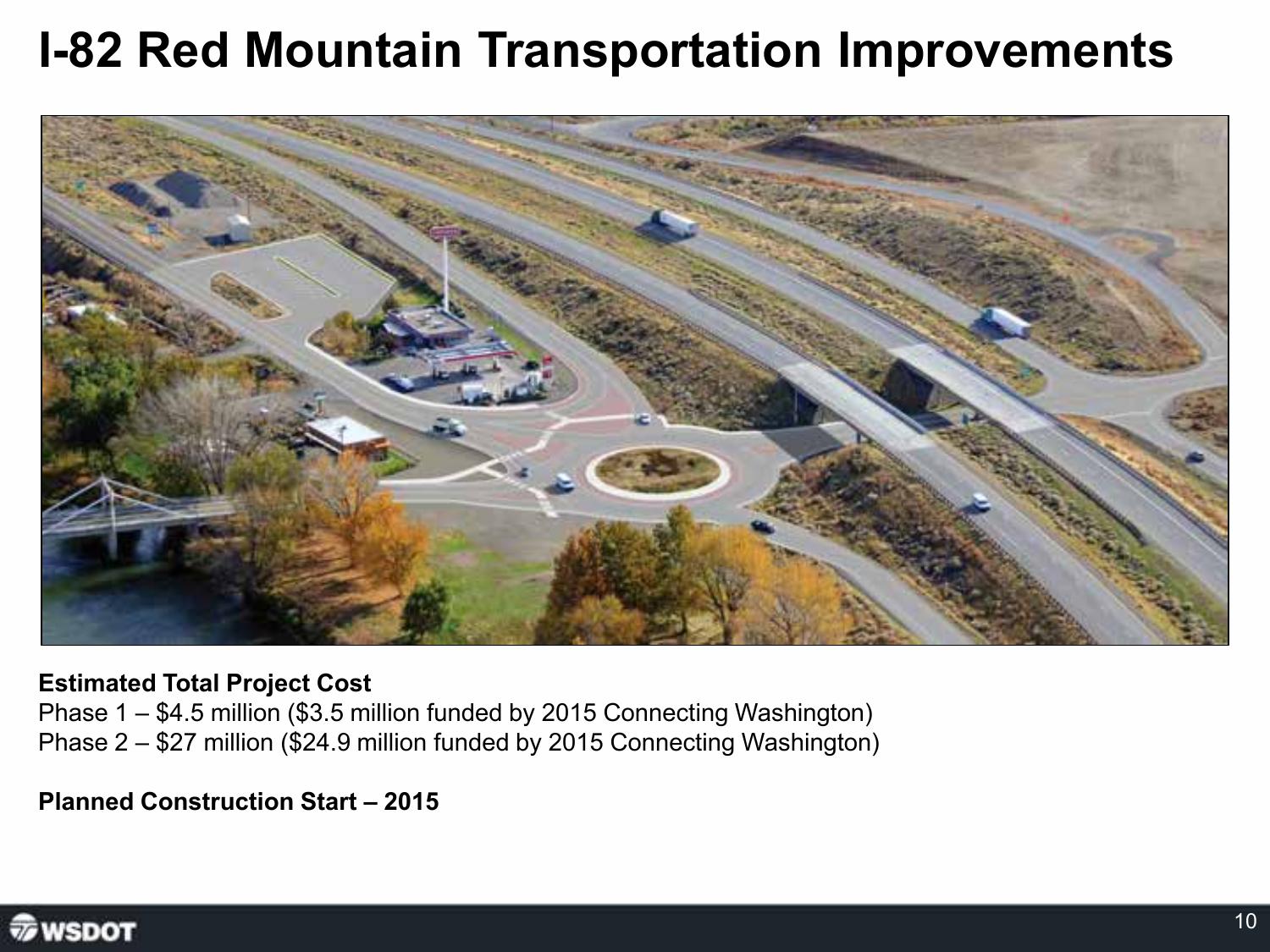### **Duportail Bridge (City of Richland)**



**Estimated Total Project Cost** \$38 million (\$20 Million Funded by Connecting Washington, \$18 Million City Funds)

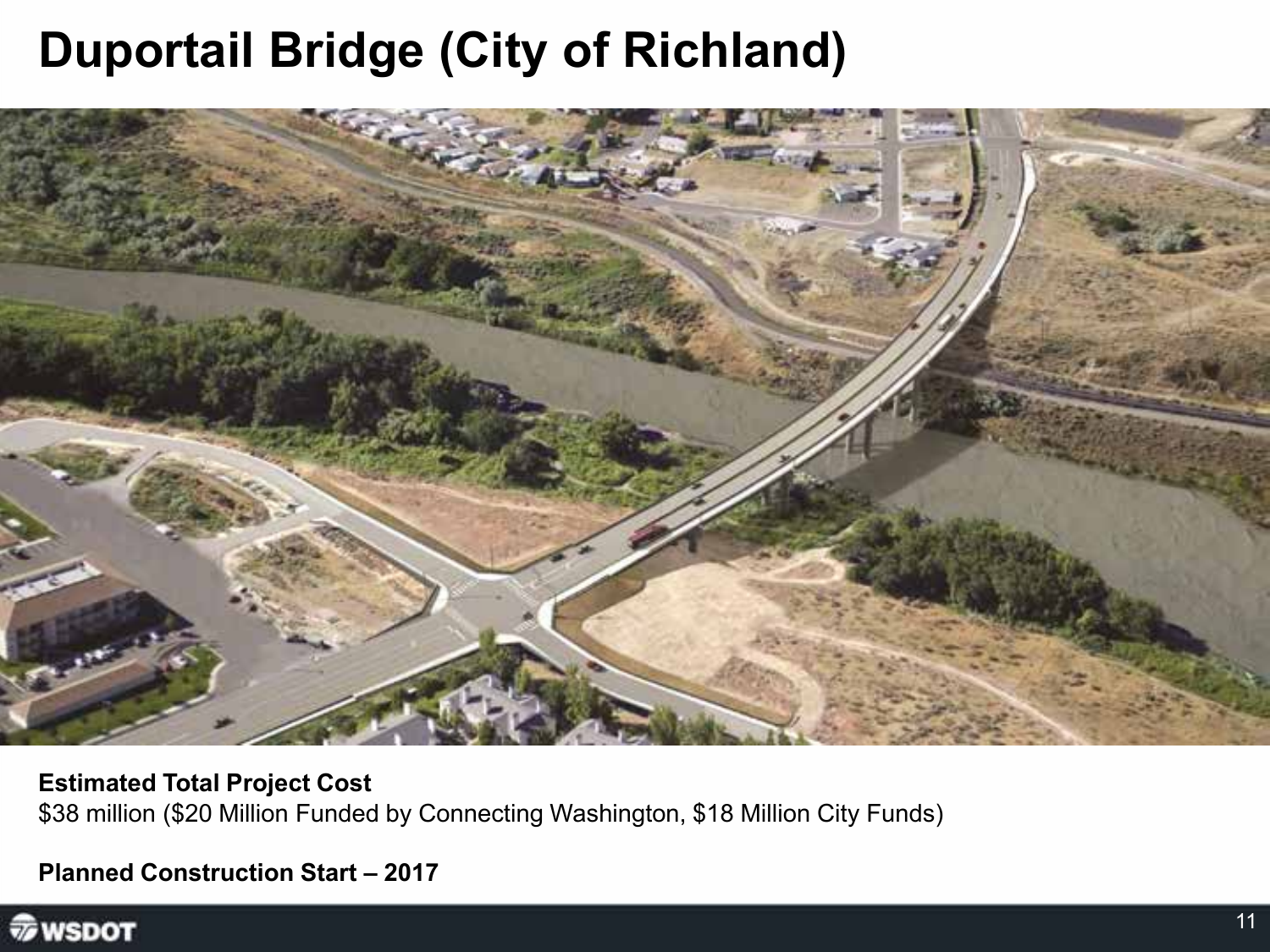#### **SR 240 Richland Corridor Improvements**



**Estimated Total Project Cost** \$5 million (Funded by 2015 Connecting Washington)

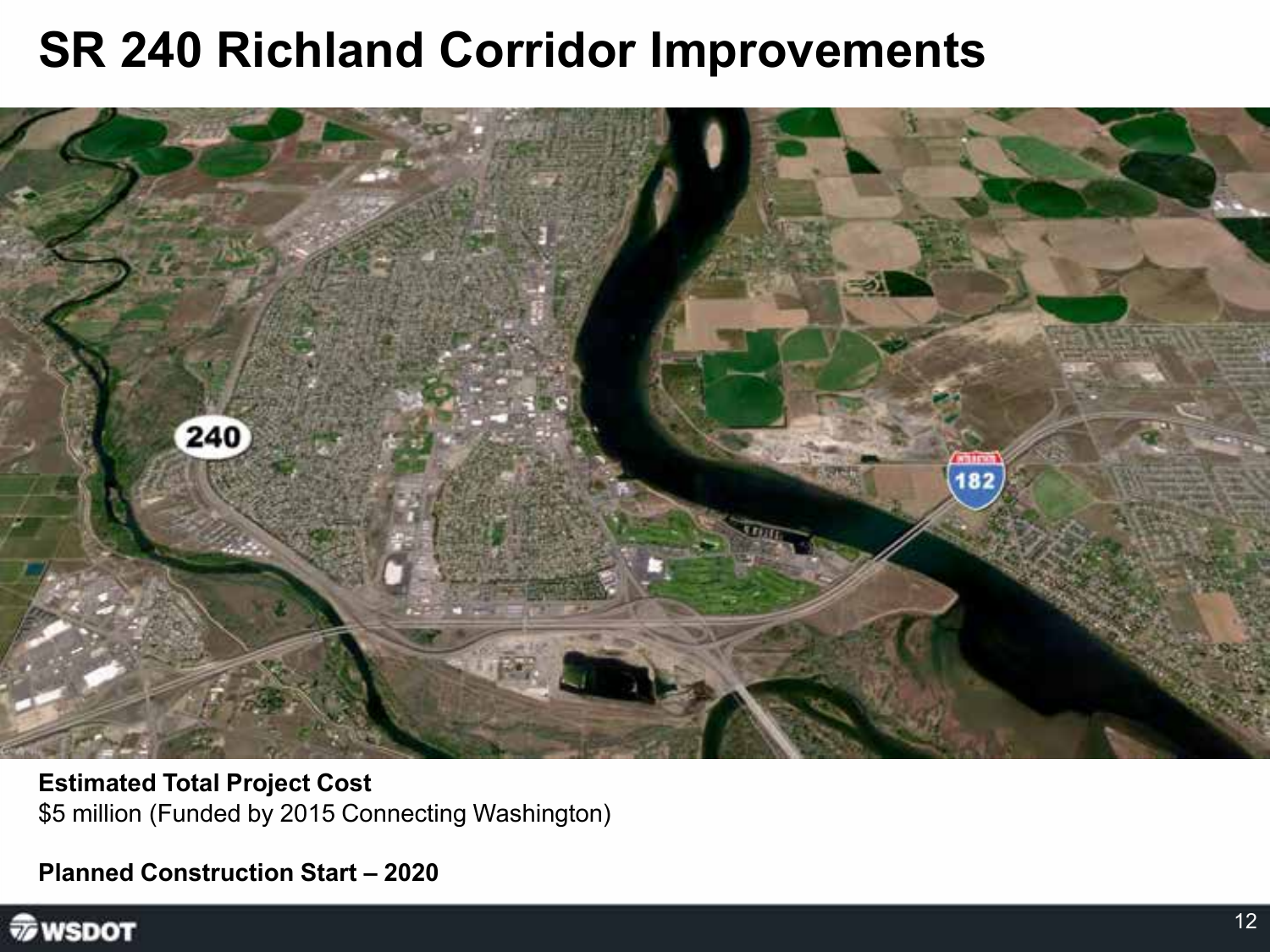#### **US 395 Safety Corridor Improvements**



**Estimated Total Project Cost** \$15 million (Funded by 2015 Connecting Washington)

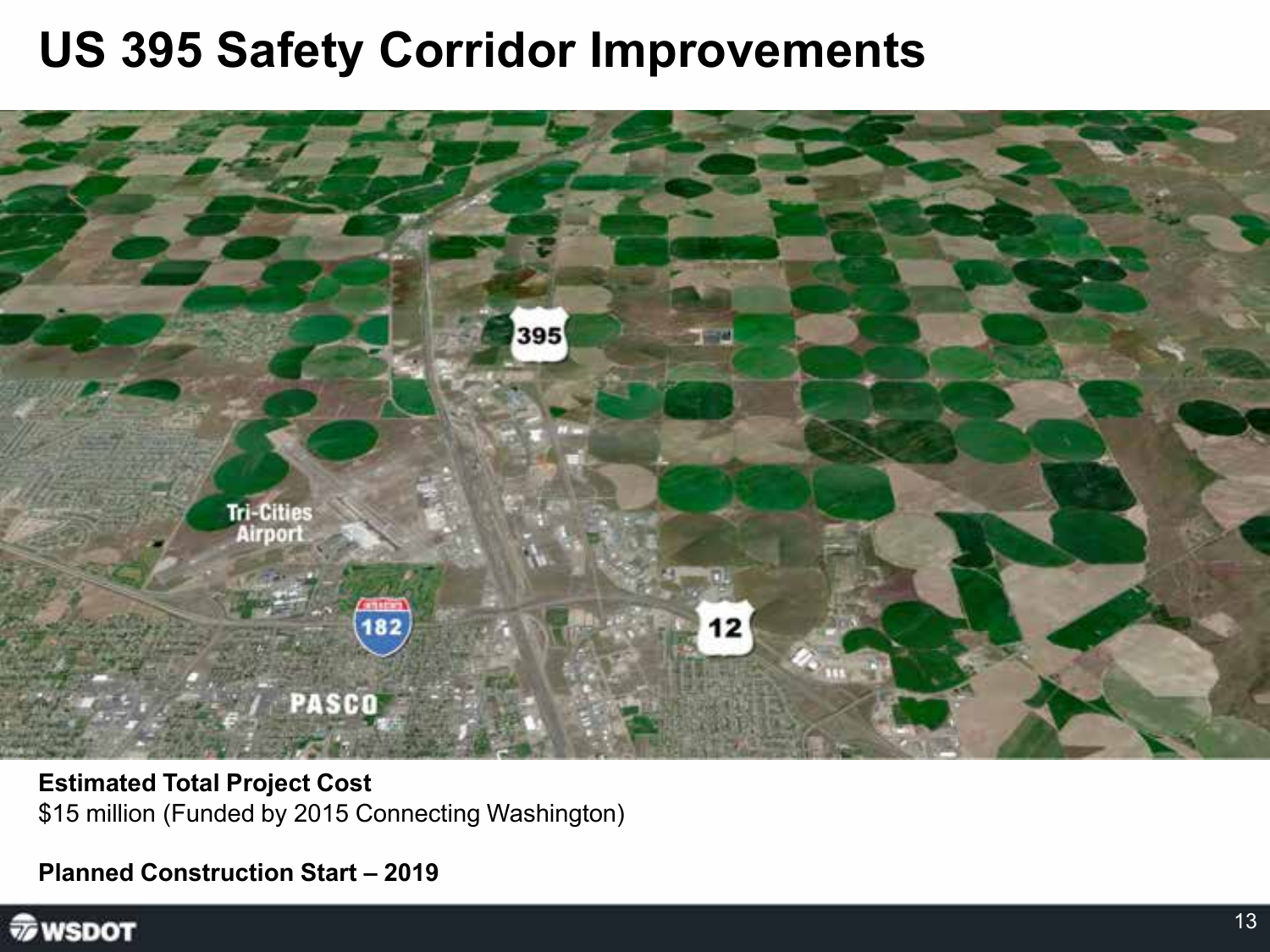### **Connell Rail Interchange**



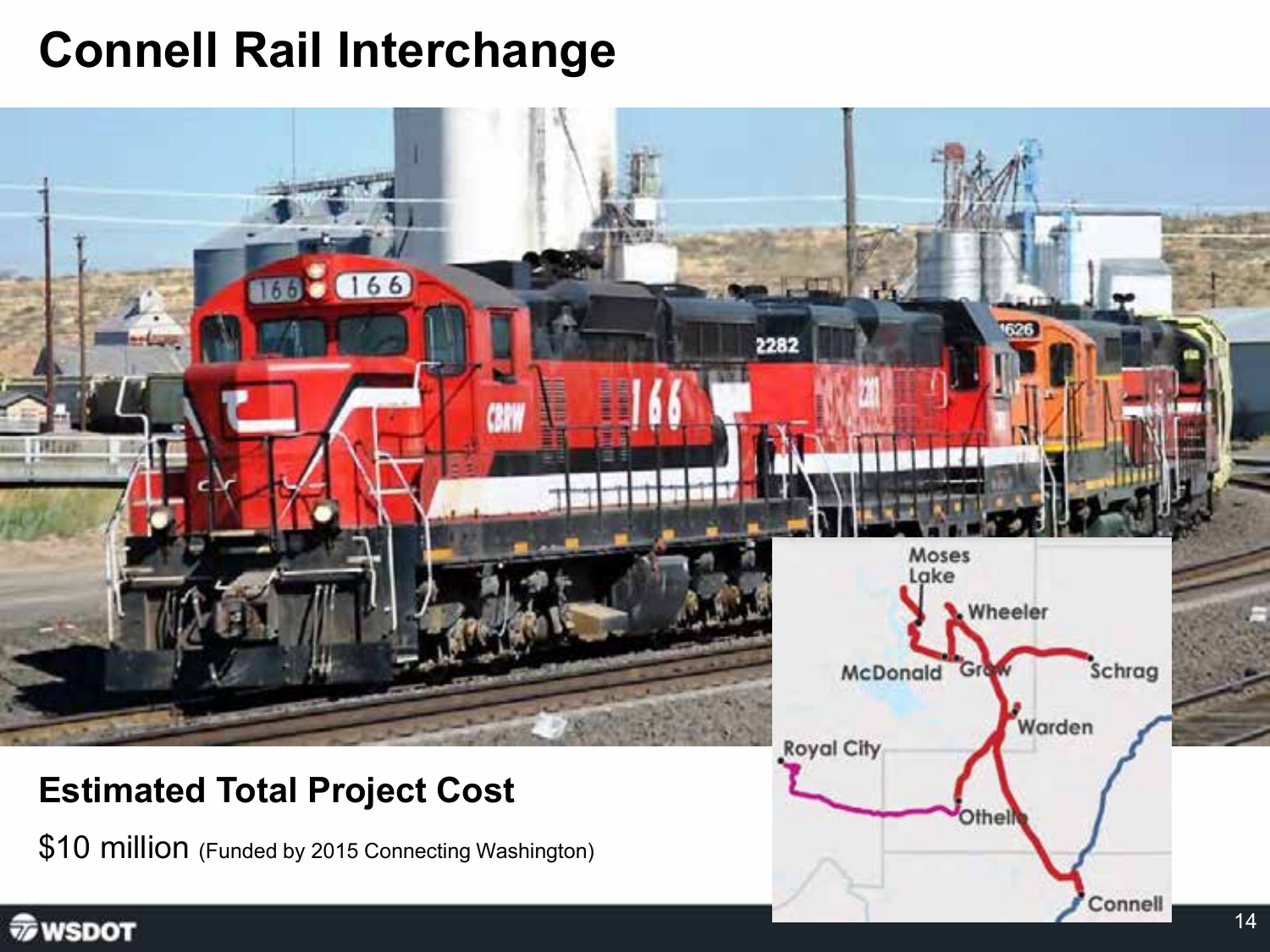#### **US 395 Ridgeline Drive - Build Interchange**



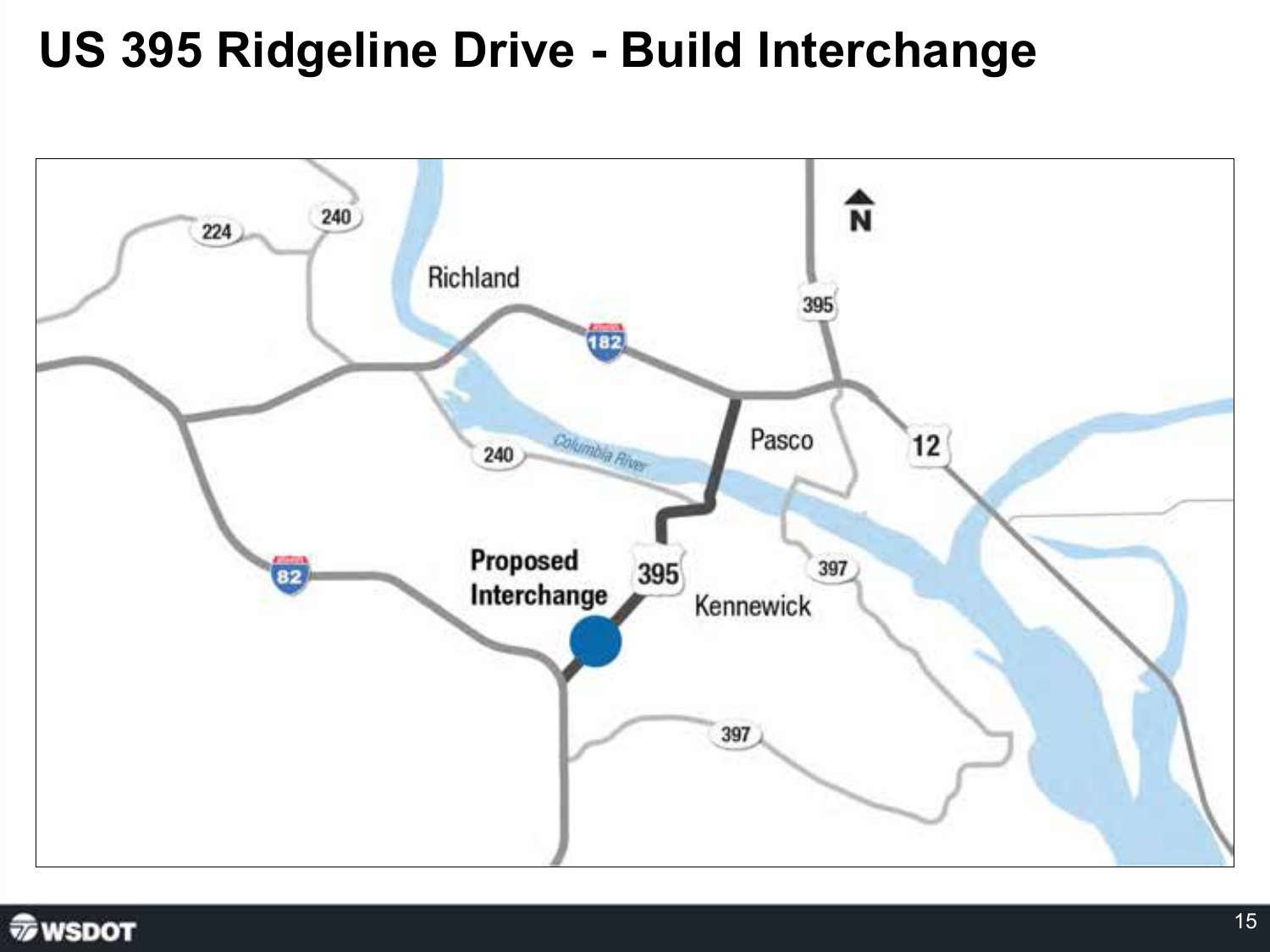#### **US 395 Ridgeline Drive - Build Interchange**



**Estimated Total Project Cost** \$21 million (\$15 Million Funded by 2015 Connecting Washington, \$6 Million City Funds)

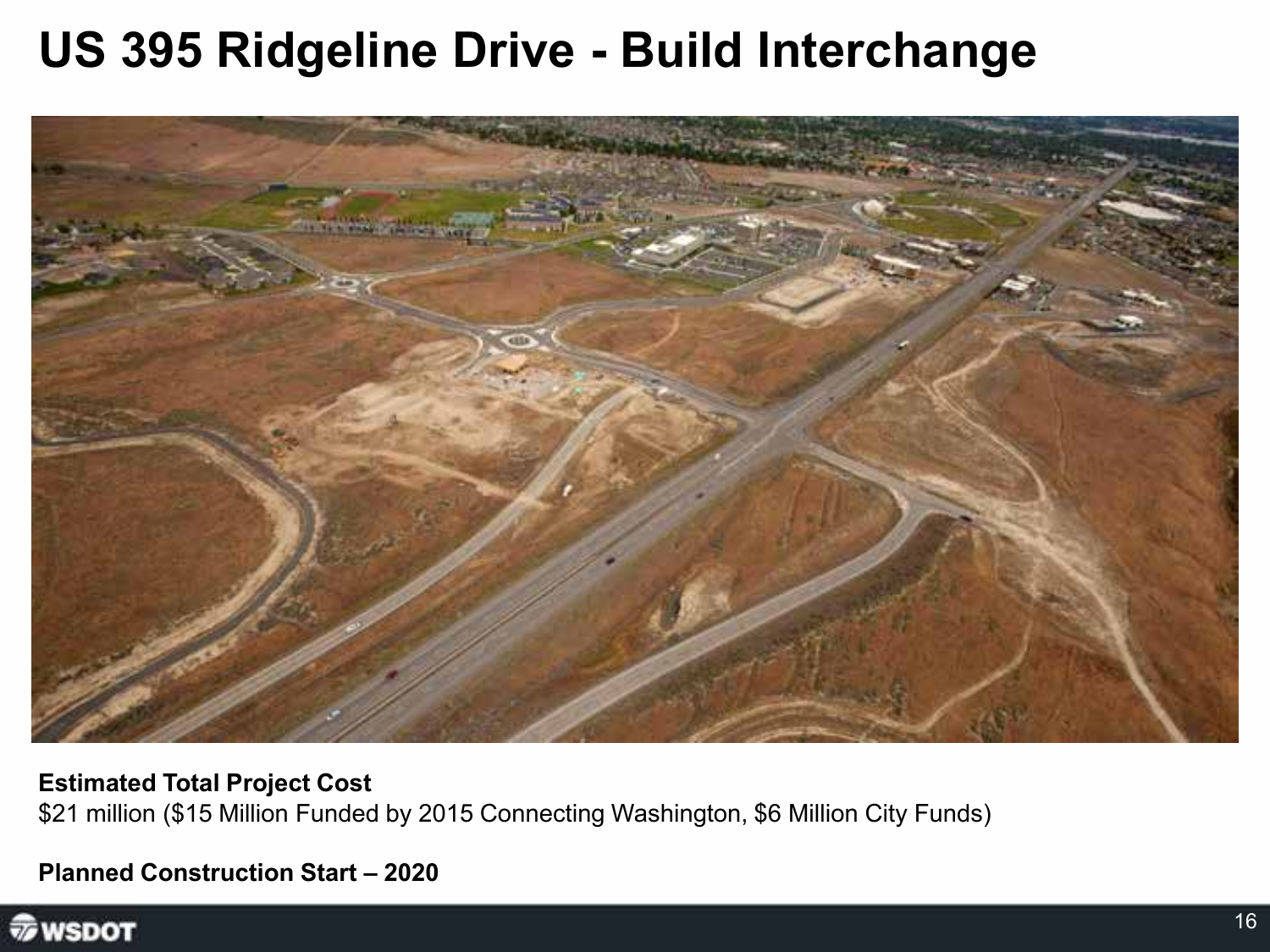#### **Lewis Street Bridge (City of Pasco)**



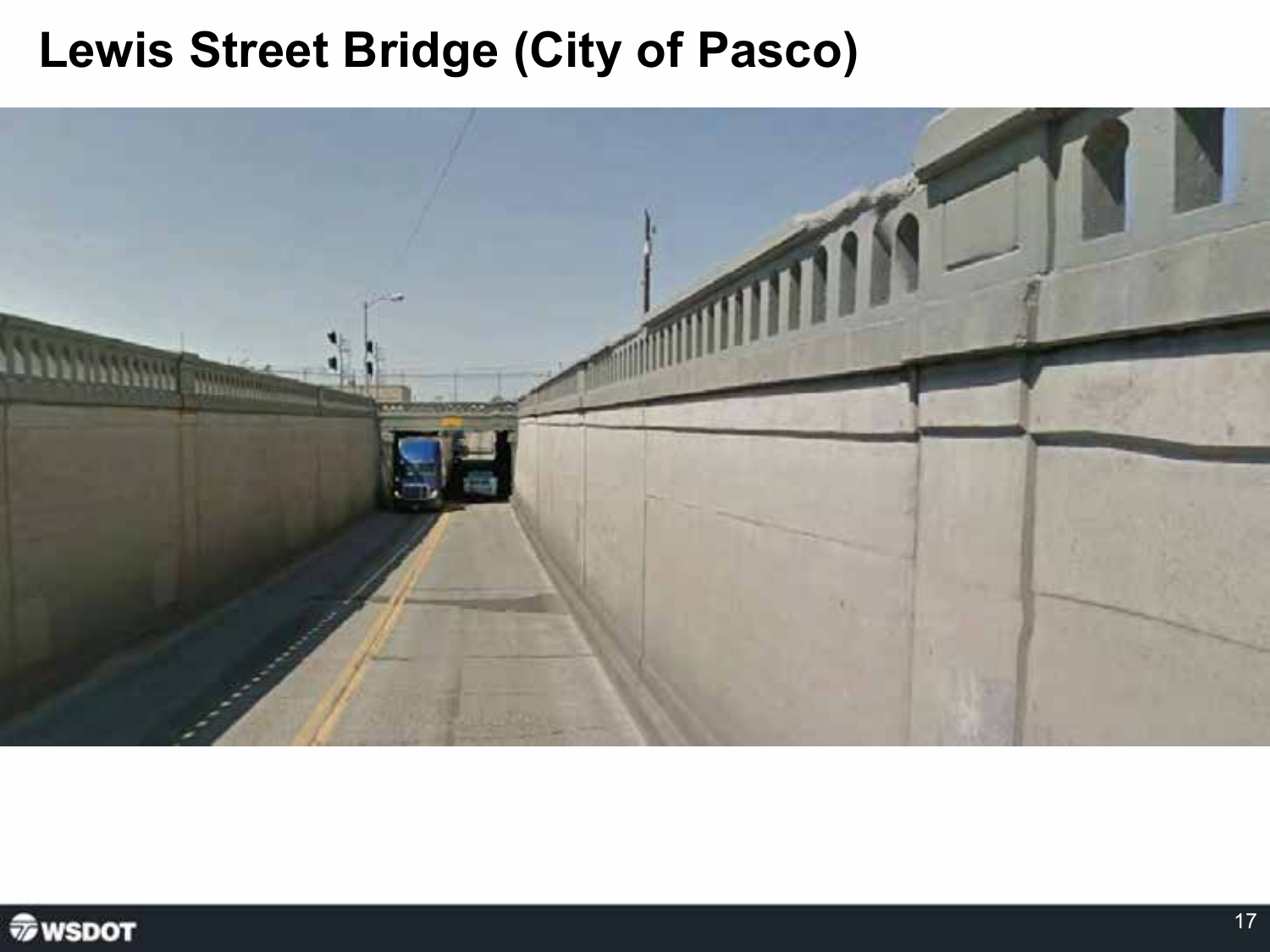#### **Lewis Street Bridge (City of Pasco)**



**Estimated Total Project Cost** \$26 million (\$15 Million Funded by 2015 Connecting Washington, \$11 Million City Funds)

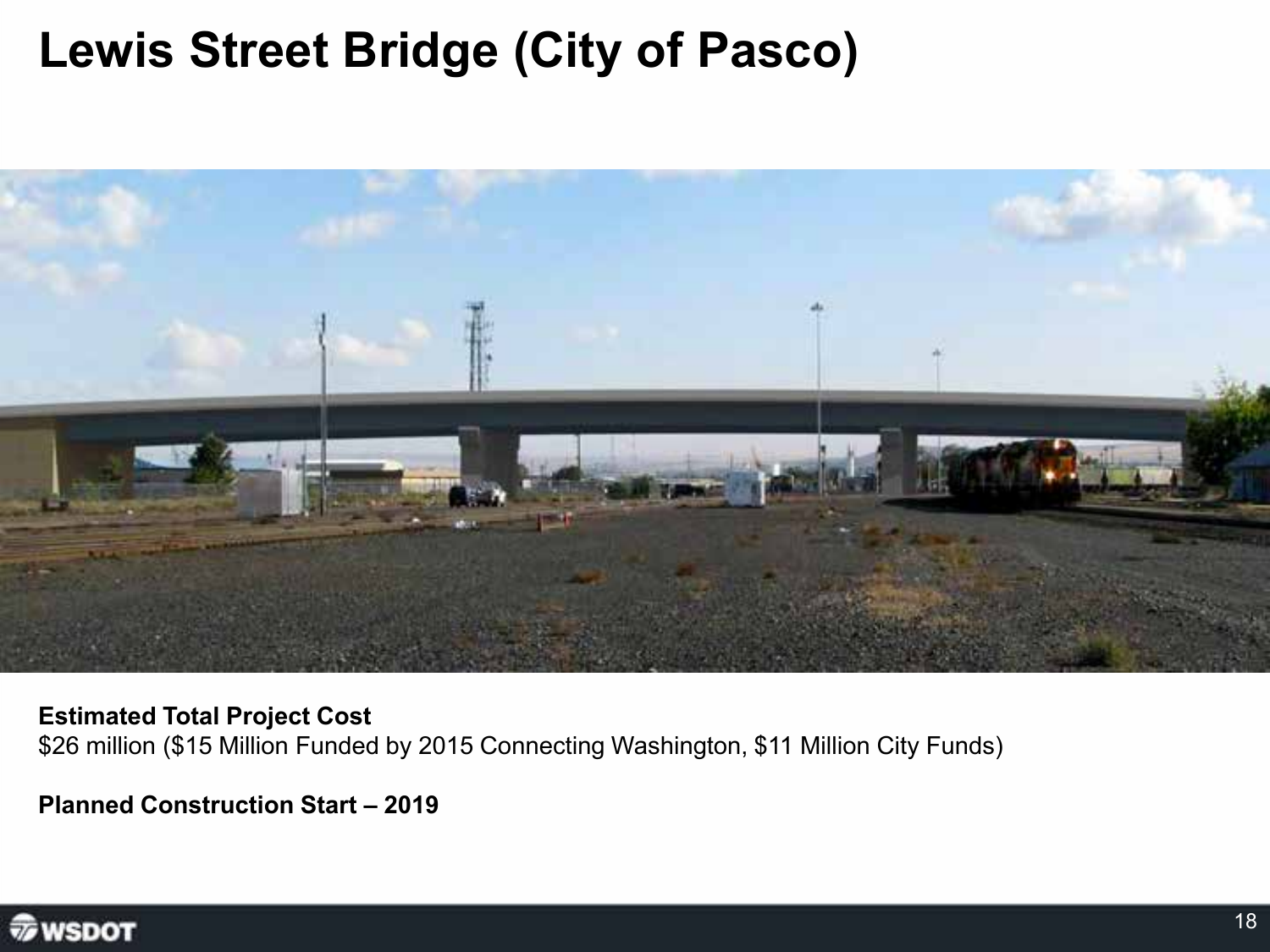#### Four-laning US Highway 12 - Phases 7 and 8



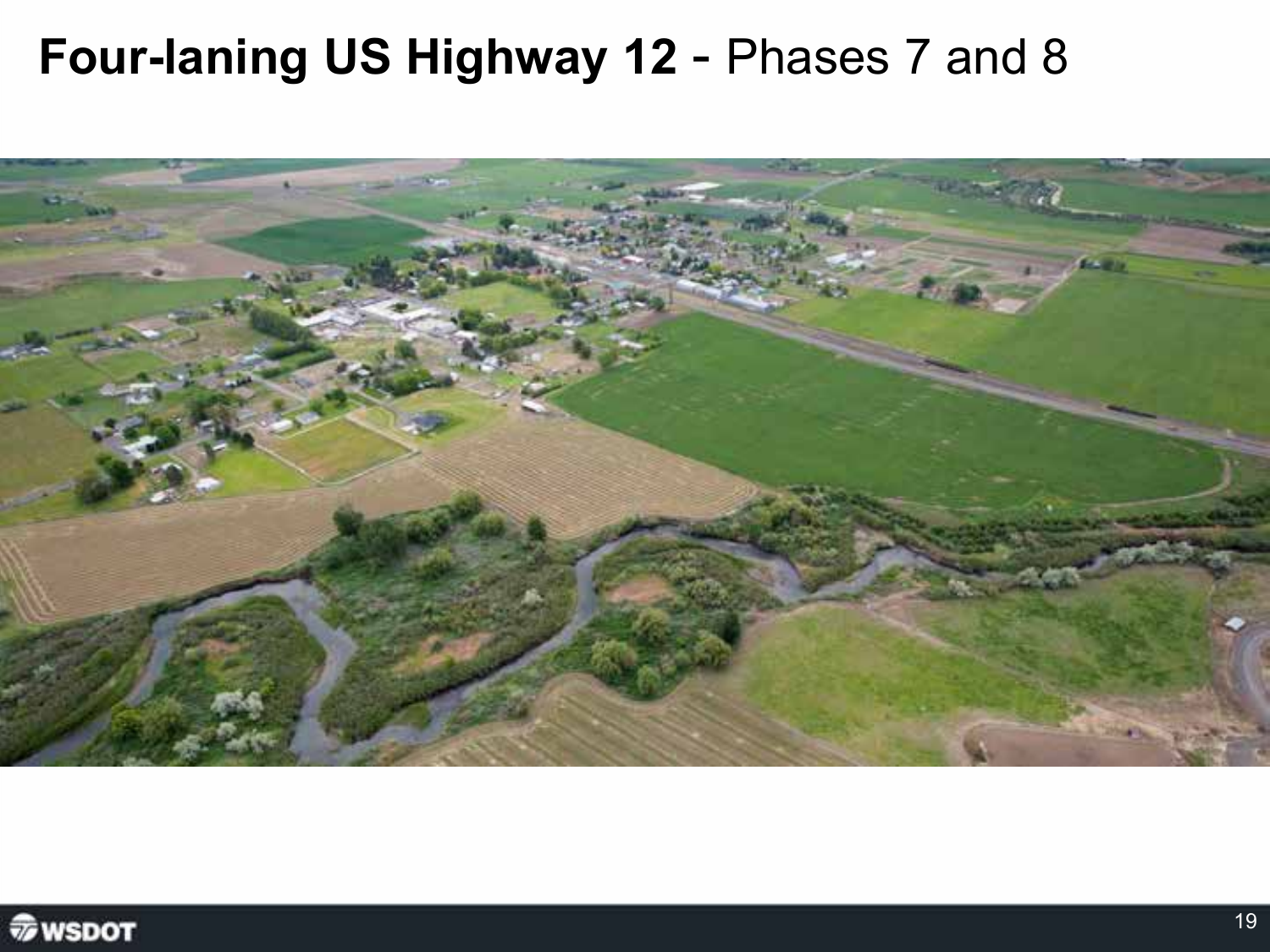## **Four-laning US Highway 12**



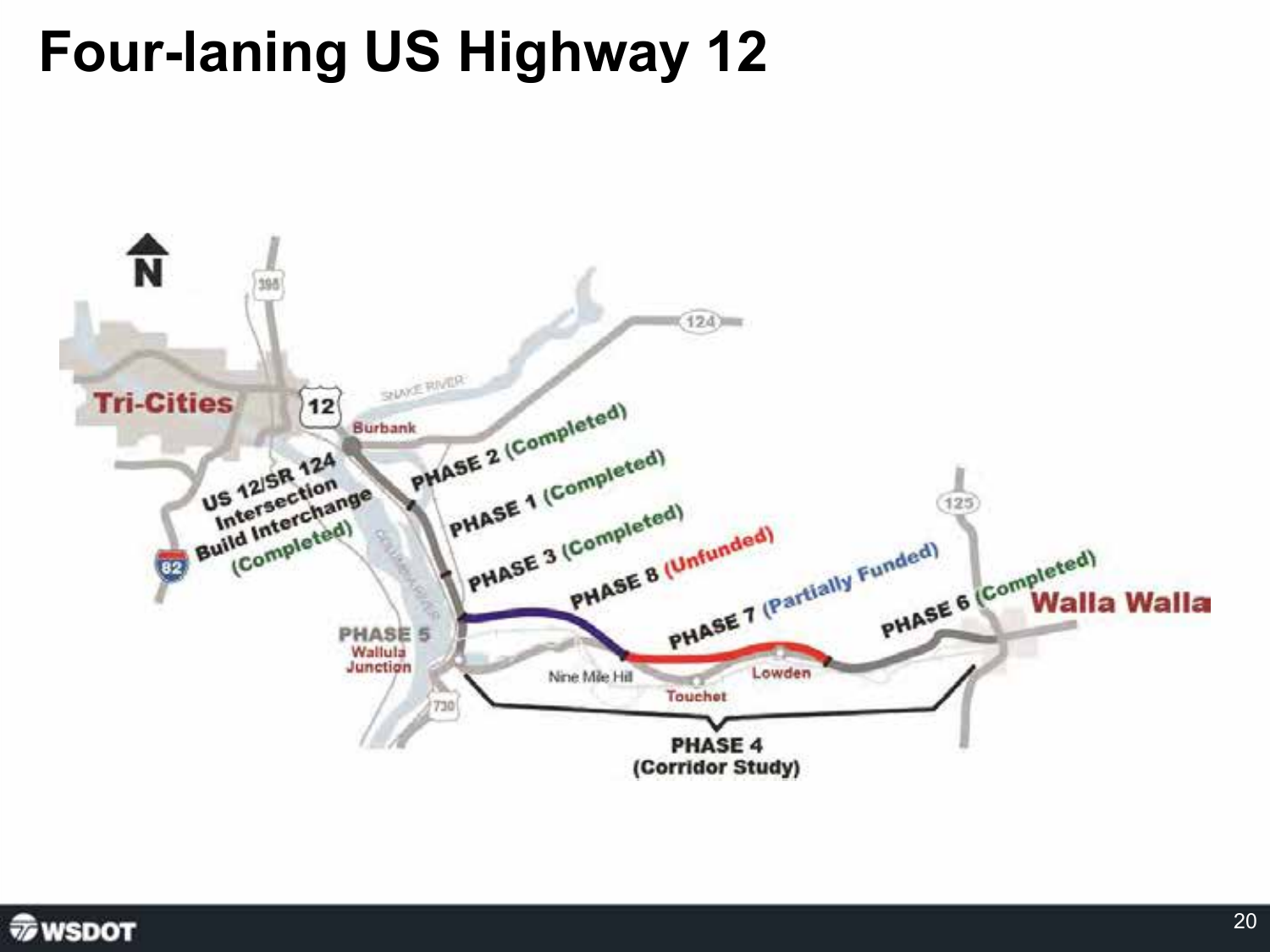## **Four-laning US Highway 12**

Touchet North Rd/Cummins Rd Vicinity - Proposed



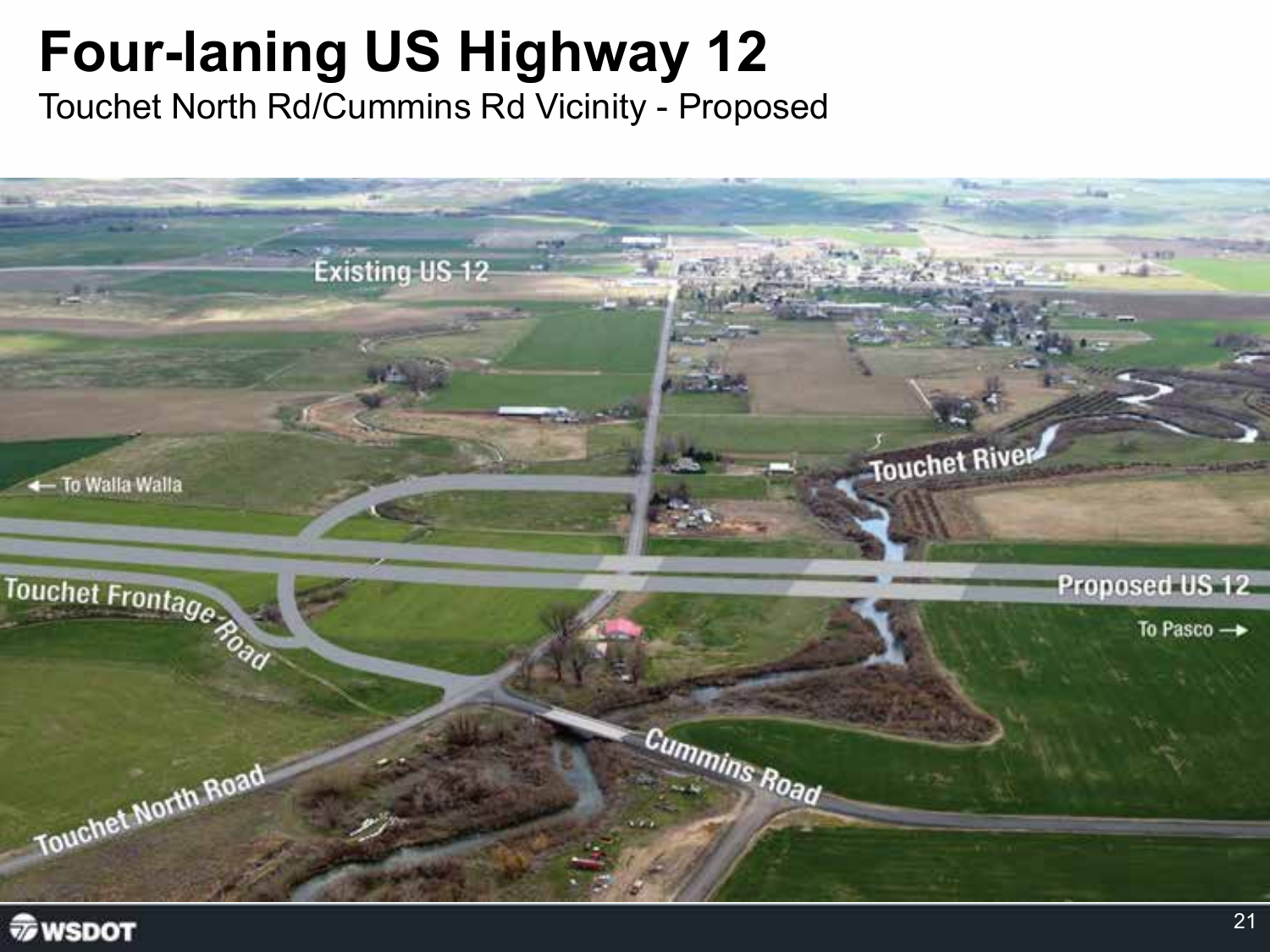### **Four-laning US Highway 12** - Phases 7 and 8



#### **Estimated Total Project Cost**

Phase 7 – \$140.1 million **Funded** (\$134.8 million funded by 2015 Connecting Washington) Phase 8 – \$34 million (Design & Right of Way) **Funded** (Funded by 2015 Connecting Washington)

\$216 million (Construction) **Unfunded** (Funded by 2015 Connecting Washington)